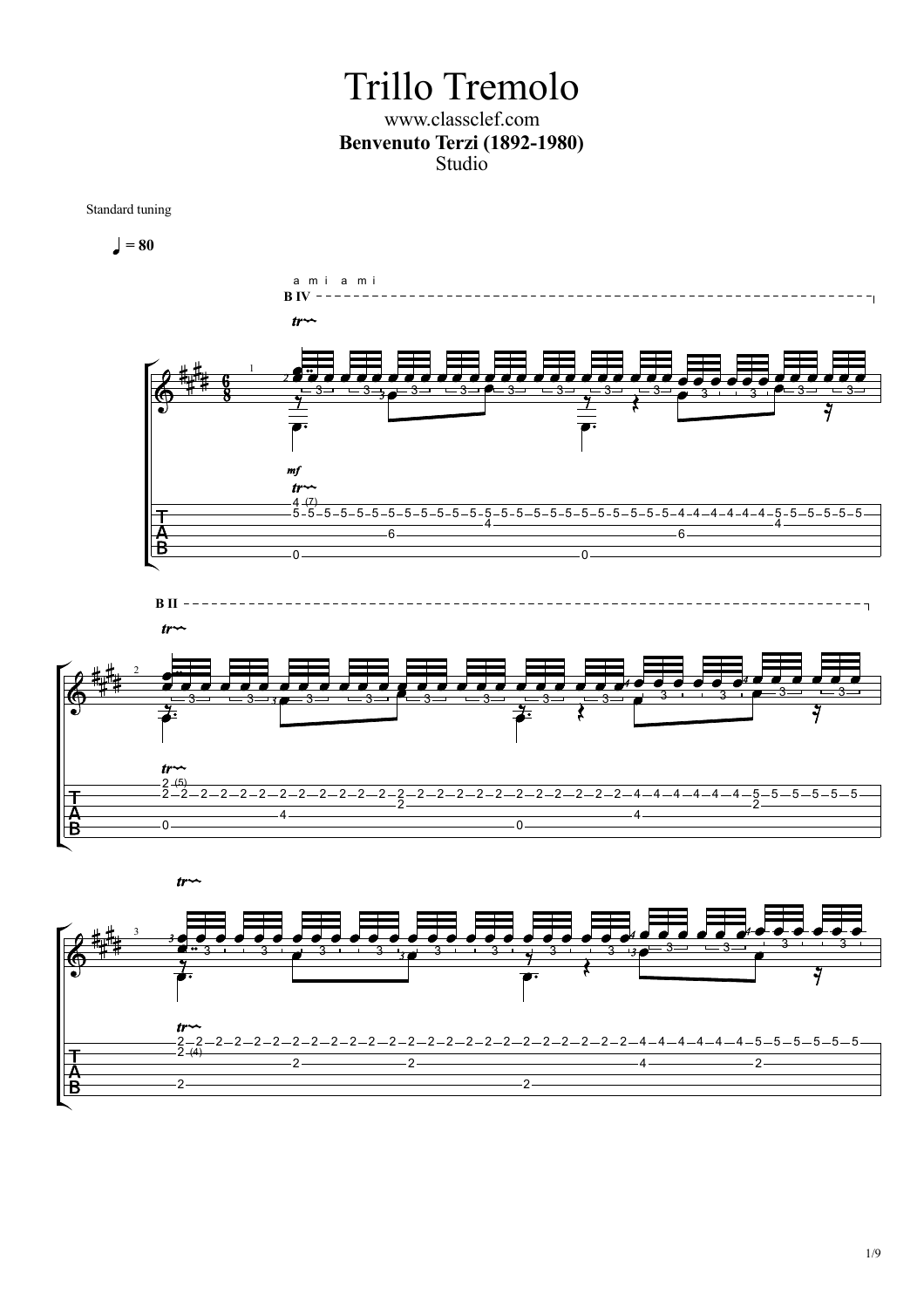

**B IV**

 $tr$   $\sim$ 





 $tr$   $\sim$ 

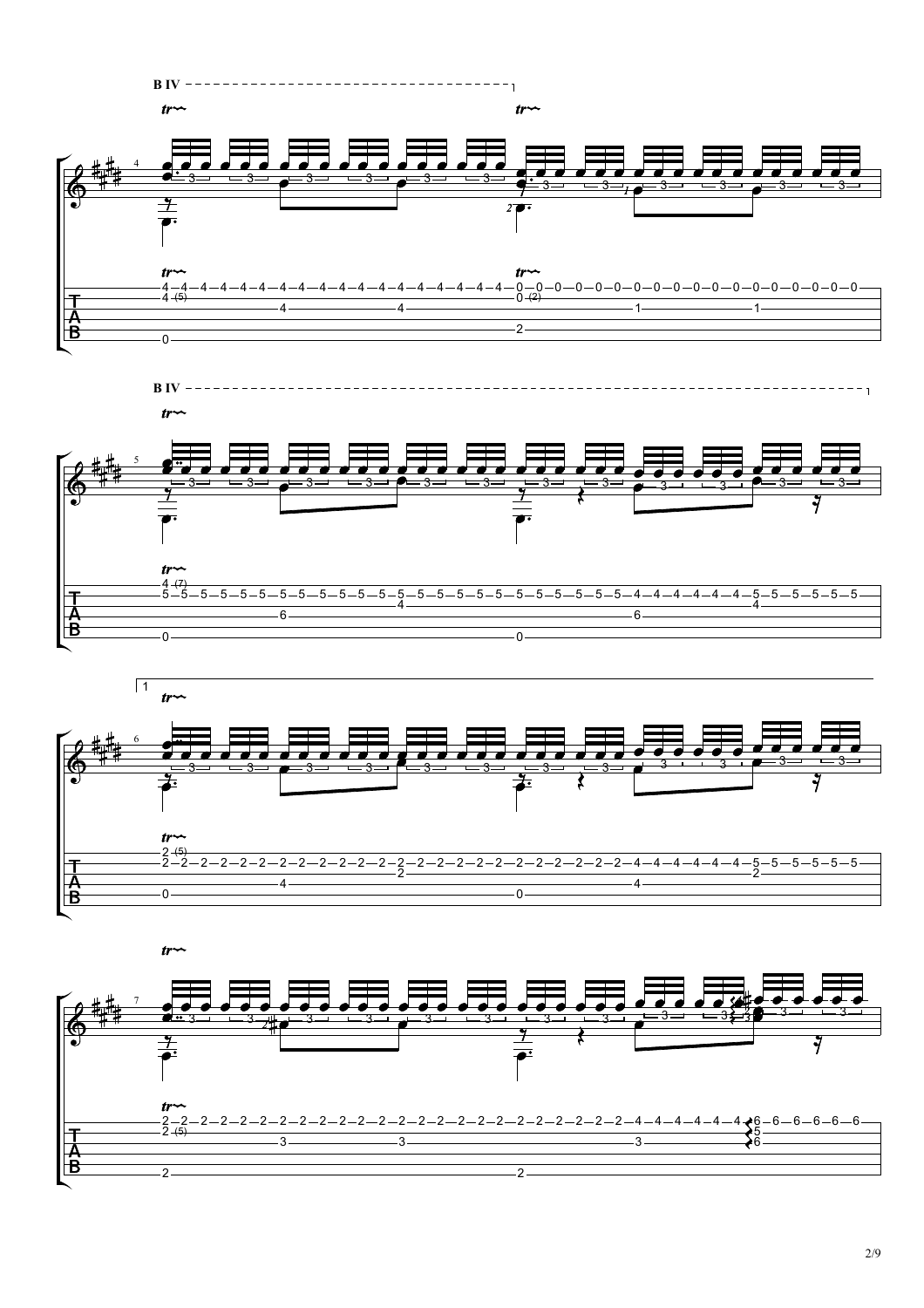











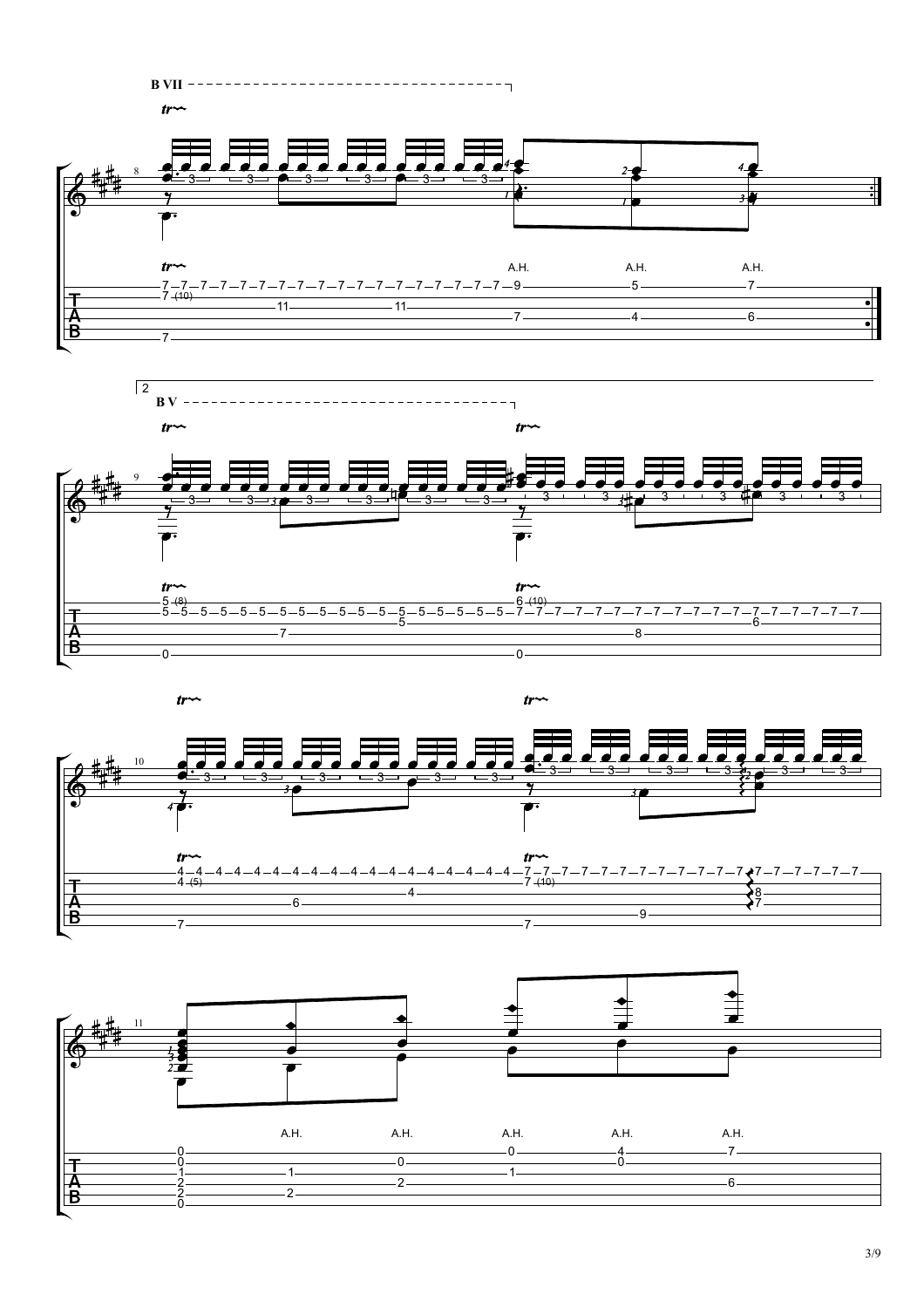



 $tr$ 



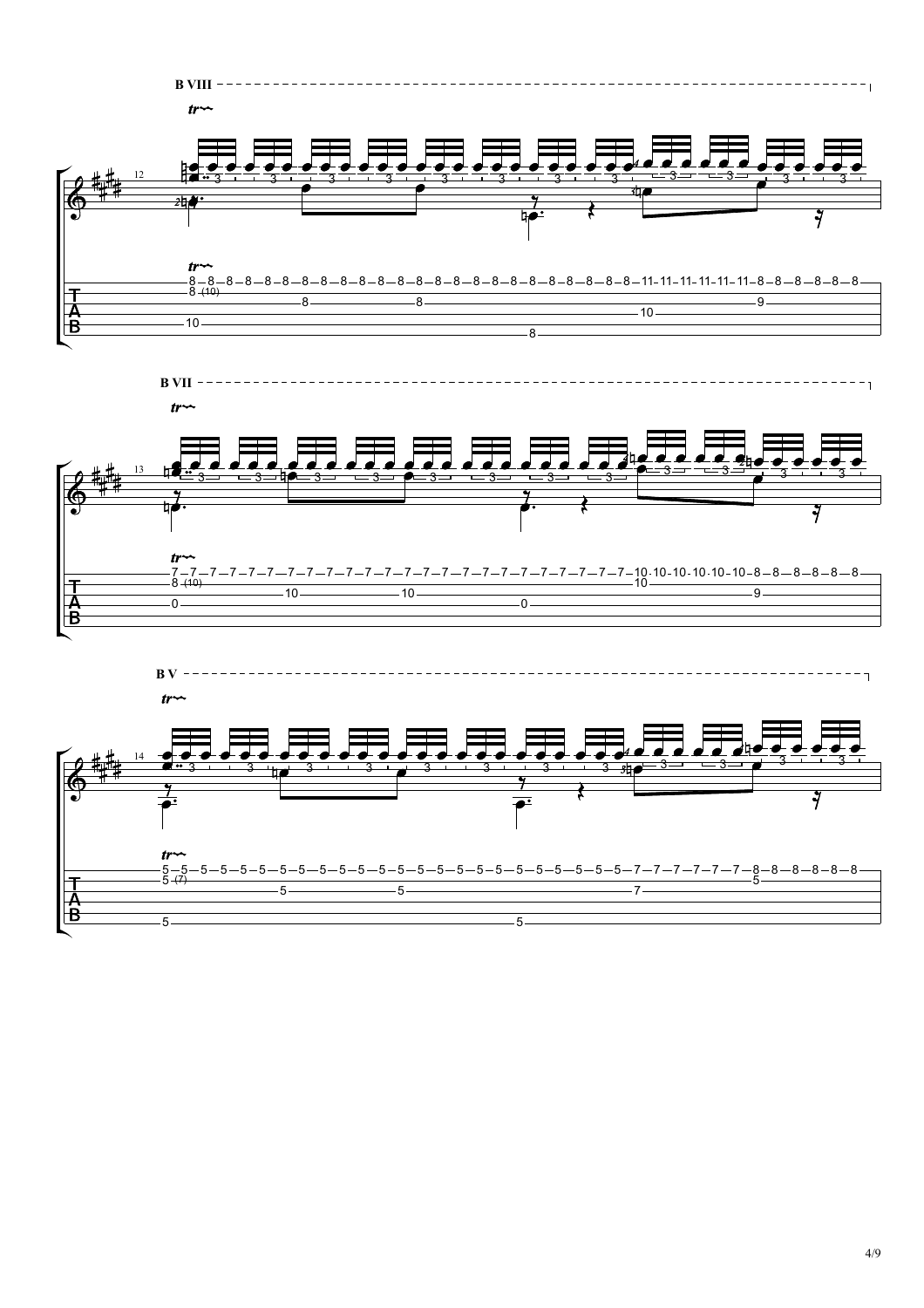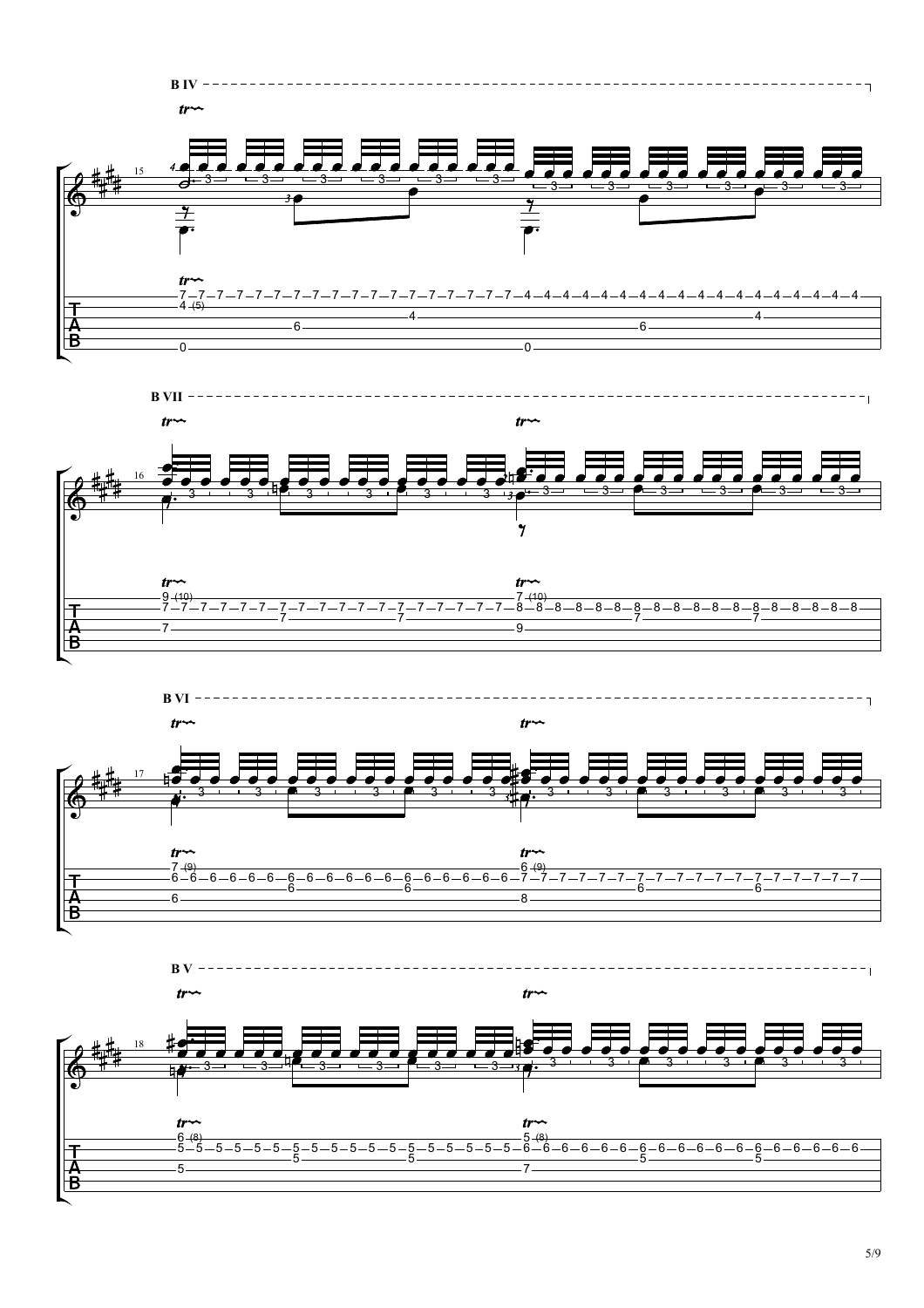

 $BIV - -$ 









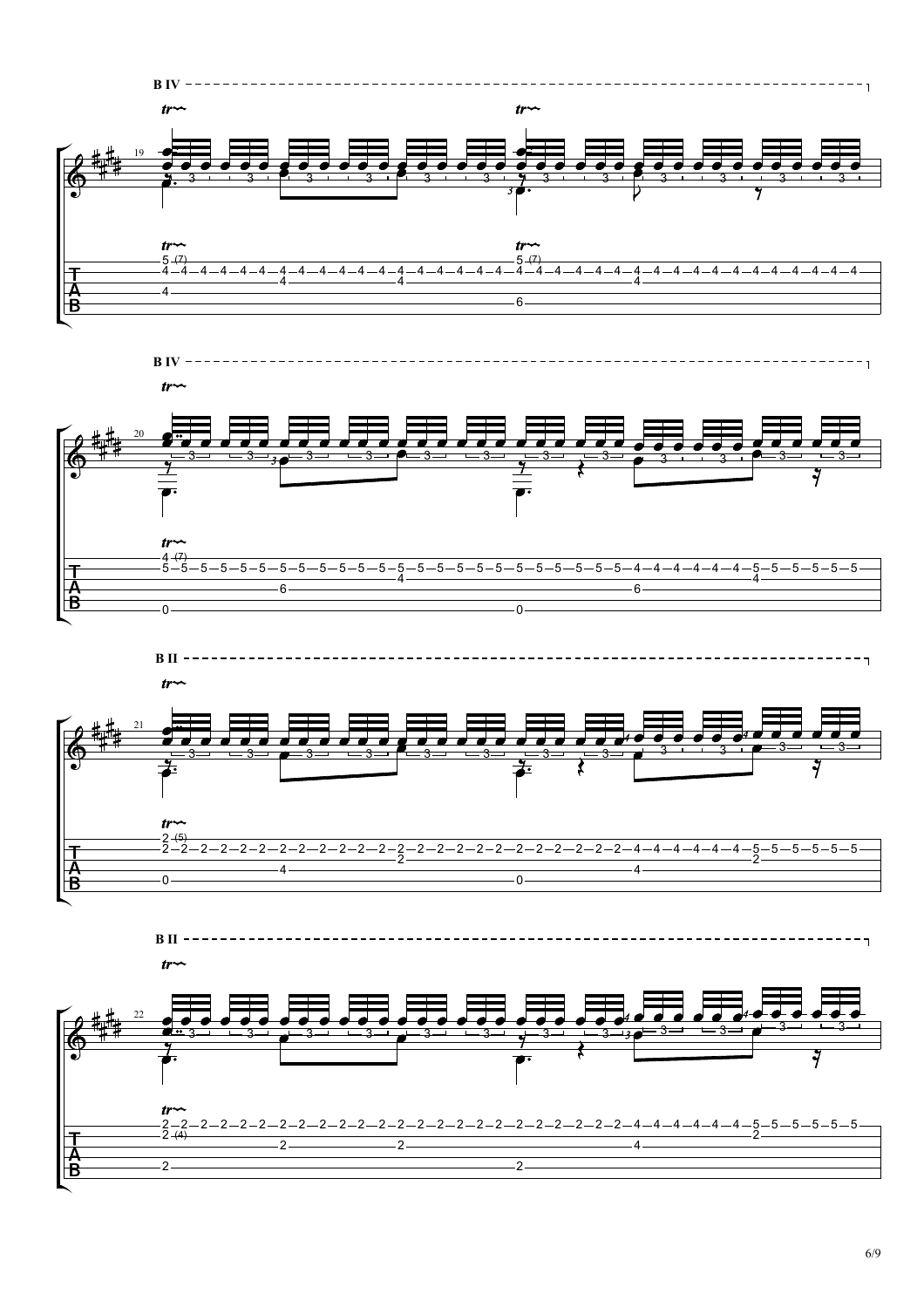

**B IV**





 $tr$   $\sim$ 



 $tr$   $\sim$ 

 $tr$   $\sim$ 

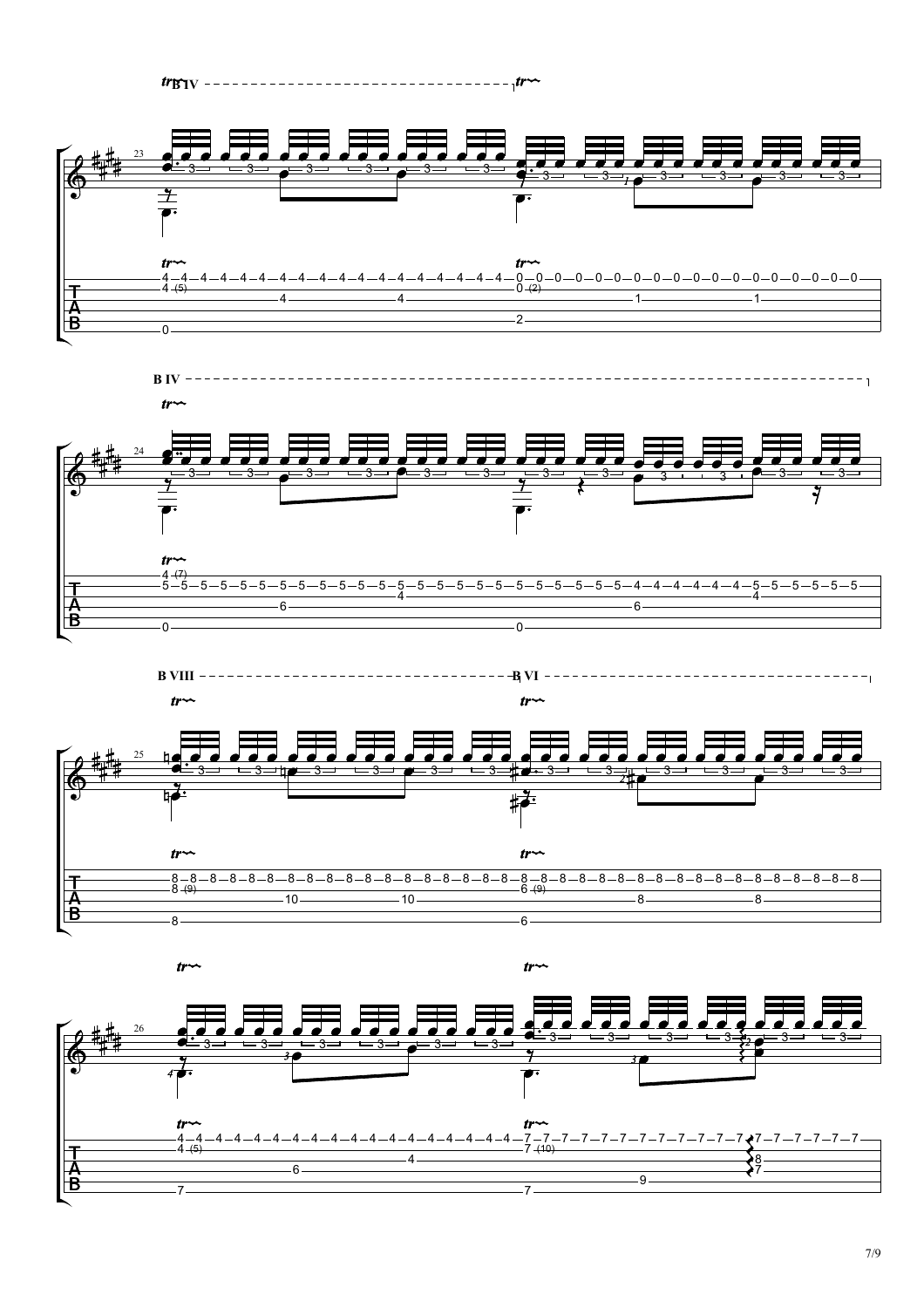



 $tr$   $\sim$ 







 $30 \leftarrow$  $7 - 7$  $\overline{\phantom{a}}$  $3 -3 \bullet$   $3 \bullet$  3 3 3 3 3 3 3  $\overline{ }$  $\overline{\bullet}$ 



 $\overline{3}$   $\overline{\phantom{1}}$   $\overline{3}$   $\overline{\phantom{1}}$   $\overline{3}$   $\overline{\phantom{1}}$   $\overline{3}$   $\overline{\phantom{1}}$   $\overline{3}$   $\overline{\phantom{1}}$   $\overline{3}$   $\overline{\phantom{1}}$   $\overline{3}$   $\overline{\phantom{1}}$   $\overline{3}$   $\overline{\phantom{1}}$   $\overline{3}$   $\overline{\phantom{1}}$   $\overline{3}$   $\overline{\phantom{1}}$   $\overline{3}$   $\$ 

 $\mathcal{J}$